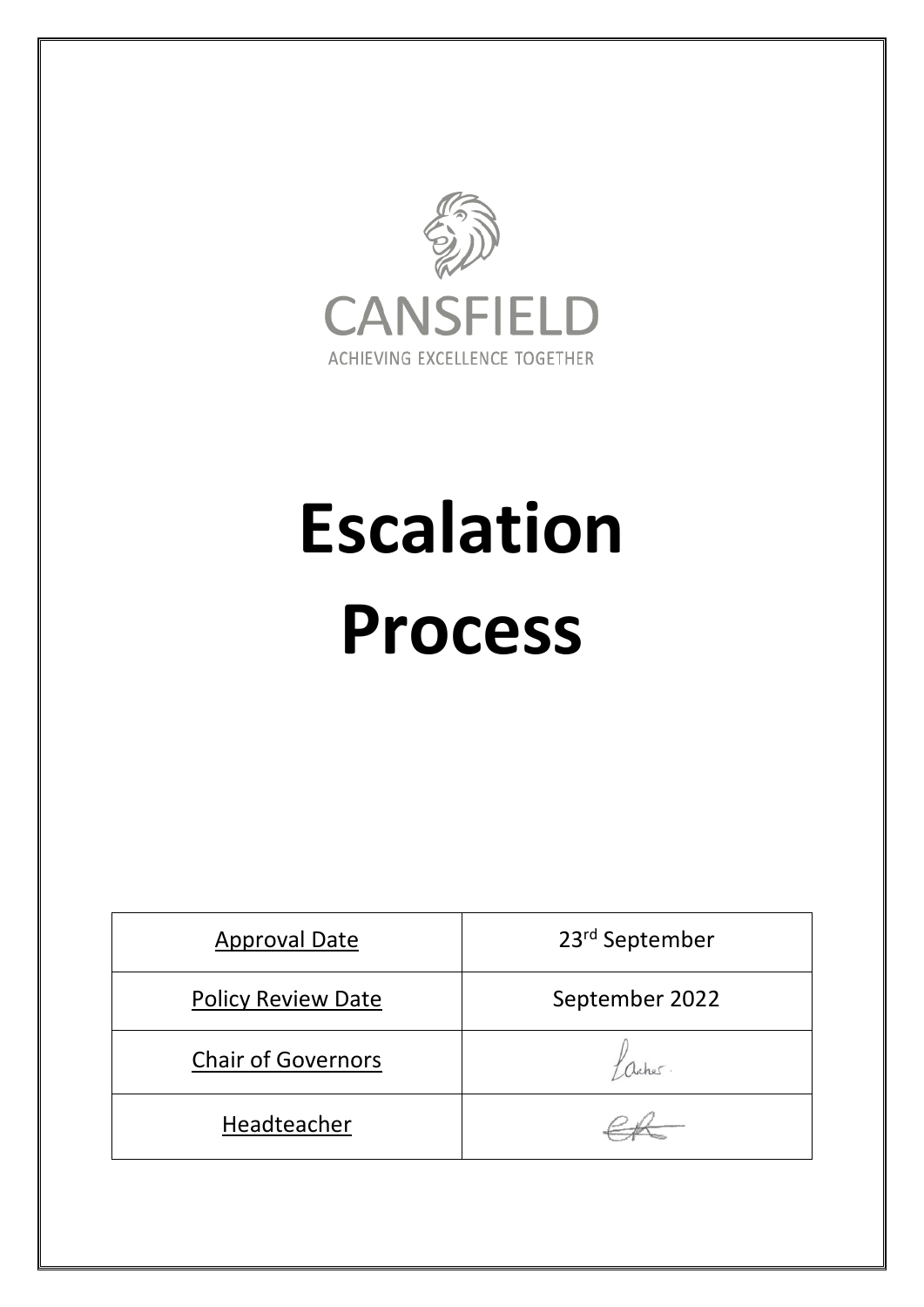# **1. Key Staff Involved**

| Role               | Name(s)                               |
|--------------------|---------------------------------------|
| Head of Centre     | Dr G Baker                            |
| Exams Manager      | <b>Miss L Archer</b>                  |
| SLT member(s)      | Mr C Lomas / Mr P Swain / Mrs D Sutch |
| Deputy Headteacher | <b>Mr D Forshaw</b>                   |

# **2. Purpose of the Process**

To confirm the main duties and responsibilities to be escalated should the head of centre, or a member of the senior leadership team with oversight of examination administration, be absent.

# **2. Before Examinations (Planning)**

In the event of the absence of the Head of Centre or the member of senior leadership with oversight of examination administration, responsibility for implementing JCQ regulations and requirements relating to activity prior to examinations will be escalated to our Deputy Headteacher or another Senior Assistant Headteacher.

To support understanding of the regulations and requirements, the following JCQ publications will be referenced:

- General Regulations for Approved Centres
- **•** Instructions for conducting examinations
- Access Arrangements and Reasonable Adjustments
- **•** Instructions for conducting coursework
- Instructions for conducting non-examination assessments
- Suspected Malpractice Policies and Procedures
- A guide to the special consideration process

#### **Main duties and responsibilities relate to:**

- **Centre status**
- Confidentiality
- Communication
- Recruitment, selection and training of staff
- Internal governance arrangements
- Delivery of qualifications
- Public liability
- Conflicts of interest
- Controlled assessments, coursework and non-examination assessments
- Security of assessment materials
- National Centre Number Register
- Centre inspections
	- Additional JCQ publication for reference:
		- o Centre Inspection Service Changes
- Policies
	- Specific JCQ publications for reference:
		- o General Regulations for Approved Centres (section 5)
		- o Instructions for conducting examinations (section 25)
		- o Access Arrangements and Reasonable Adjustments (section 5)
	- Personal data, freedom of information and copyright
- Additional JCQ publication for reference:
	- o Information for candidates Privacy Notice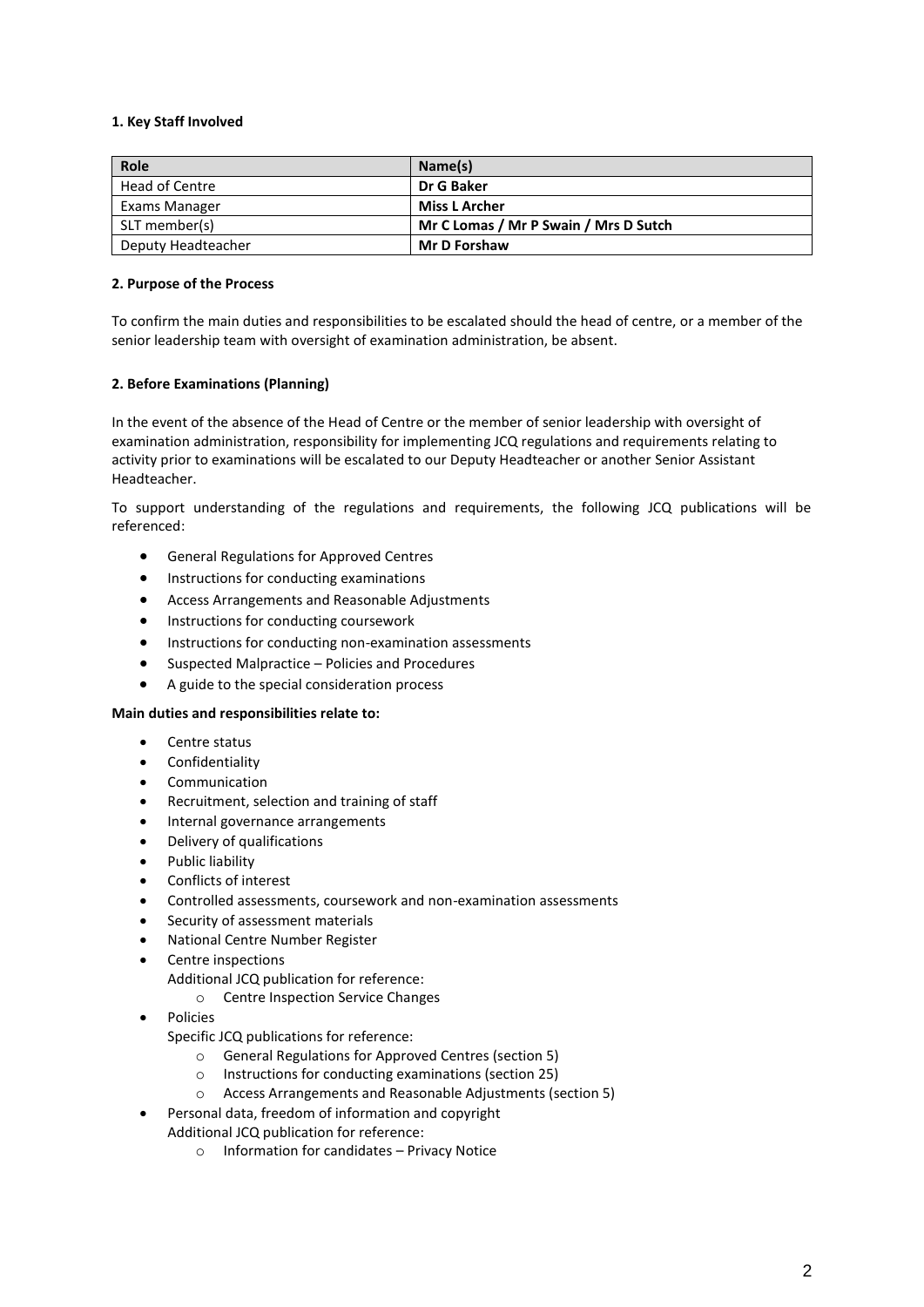# **3. Before Examinations (Entries & Per Exams)**

In the event of the absence of the head of centre or the member of senior leadership with oversight of examination administration, responsibility for implementing JCQ regulations and requirements relating to entries and exam preparation will be escalated to our Deputy Headteacher / Senior Assistant Headteacher.

To support understanding of the regulations and requirements, sections of relevant JCQ publications will be specifically referenced including:

- General Regulations for Approved Centres (section 5)
- Instructions for conducting examinations (sections 1-15)
- Access Arrangements and Reasonable Adjustments (sections 6-8)

#### **3.1 Main duties and responsibilities relate to:**

- Access arrangements and reasonable adjustments
- Entries
	- Additional JCQ publications for reference:
		- o Key dates in the examination cycle
		- o Guidance Notes for Transferred Candidates
		- o Alternative Site guidance notes
		- $\circ$  Guidance notes for overnight supervision of candidates with a timetable variation
- Centre assessed work

Additional JCQ publication for reference:

- o Guidance Notes Centre Consortium Arrangements
- Candidate information

Additional JCQ publications for reference:

- o Information for candidates documents
- o Exam Room Posters

#### **4. During Examinations**

In the event of the absence of the head of centre or the member of senior leadership with oversight of examination administration, responsibility for implementing JCQ regulations and requirements relating to during exam time will be escalated to our Deputy Headteacher / Senior Assistant Headteacher.

To support understanding of the regulations and requirements, sections of relevant JCQ publications will be specifically referenced including:

- General Regulations for Approved Centres (sections 3, 5)
- Instructions for conducting examinations (sections 16-30)
- Access Arrangements and Reasonable Adjustments (section 8)
- A guide to the special consideration process (sections 2-7)

#### **4.1 Main duties and responsibilities relate to:**

- Conducting examinations and assessments
	- Additional JCQ publication for reference:
		- o Guidance Notes Very Late Arrival
- Malpractice
- Retention of candidates' work

# **5. After Examinations (Results and Post Results)**